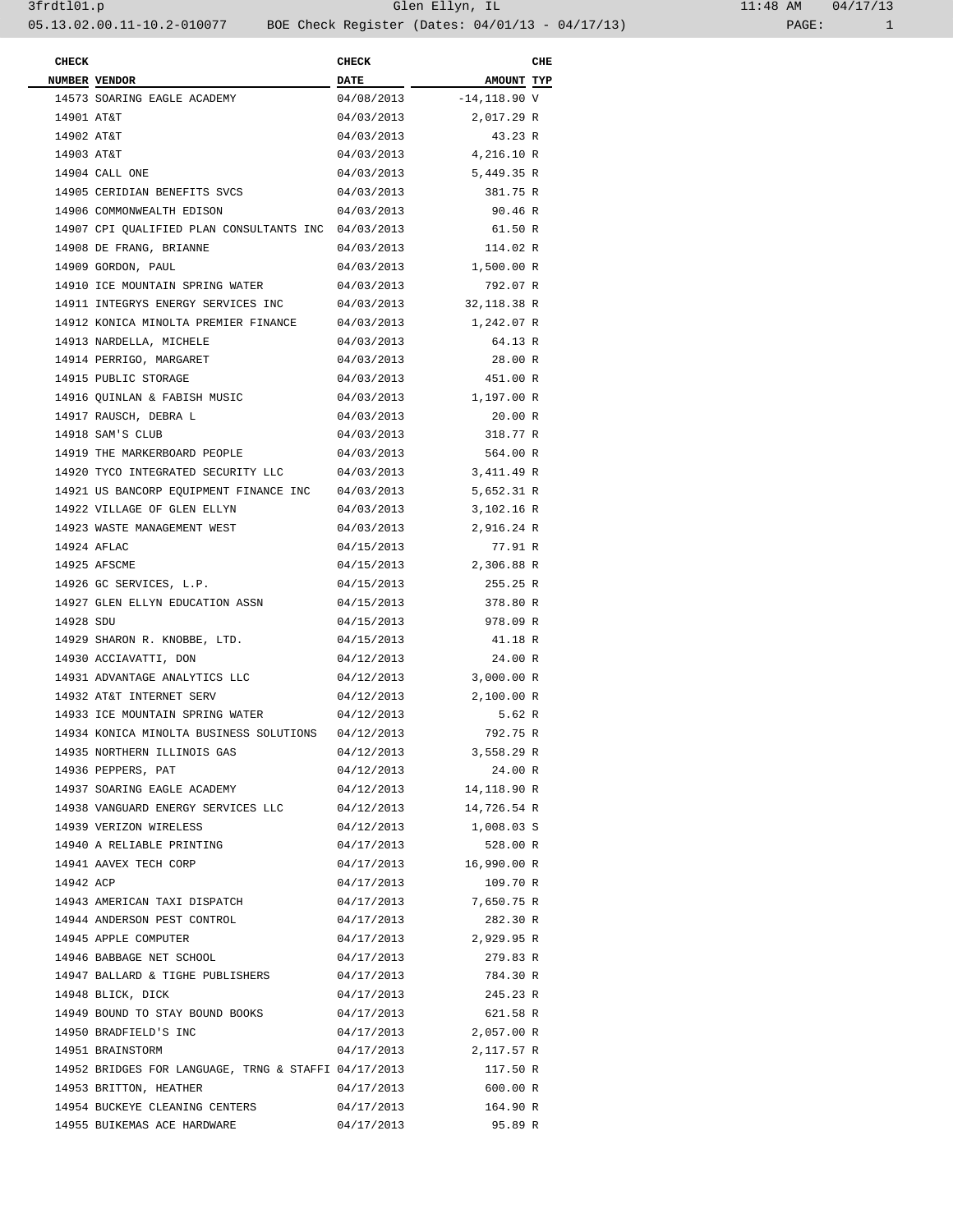| <b>CHECK</b> |                                                      | <b>CHECK</b> |                   | CHE |
|--------------|------------------------------------------------------|--------------|-------------------|-----|
|              | NUMBER VENDOR                                        | <b>DATE</b>  | <b>AMOUNT TYP</b> |     |
|              | 14956 C ACITELLI HEATING & PIPING                    | 04/17/2013   | 4,069.02 R        |     |
|              | 14957 CARE OF TREES                                  | 04/17/2013   | 2,160.00 R        |     |
|              | 14958 CARLSON GLASS INC                              | 04/17/2013   | 156.10 R          |     |
|              | 14959 CENTER FOR APPLIED LINGUISTICS                 | 04/17/2013   | 11,595.00 R       |     |
|              | 14960 CENTER, THE                                    | 04/17/2013   | 4,200.00 R        |     |
|              | 14961 CHICAGO EDUCATION PROJECT                      | 04/17/2013   | 6,093.40 R        |     |
|              | 14962 CHICAGO OFFICE TECHNOLOGY GROUP                | 04/17/2013   | 2,270.00 R        |     |
|              | 14963 COLLEGE NANNIES & TUTORS OF GLENVIE 04/17/2013 |              | 172.38 R          |     |
|              | 14964 CONCEPT WIRELESS COMMUNCIATIONS INC 04/17/2013 |              | 52.50 R           |     |
|              | 14965 COUNTRYSIDE WELDING INC                        | 04/17/2013   | 70.00 R           |     |
|              | 14966 CROWN CENTER, ROBERT                           | 04/17/2013   | 625.00 R          |     |
|              | 14967 CROWTHER ROOF& SHEET METAL                     | 04/17/2013   | 375.00 R          |     |
|              | 14968 DAILY HERALD                                   | 04/17/2013   | 30.00 R           |     |
|              | 14969 DE MOULIN BROTHERS & CO                        | 04/17/2013   | 3,157.00 R        |     |
|              |                                                      |              |                   |     |
|              | 14970 DEMCO                                          | 04/17/2013   | 128.81 R          |     |
|              | 14971 DI SALVO, JOE                                  | 04/17/2013   | 24.00 R           |     |
|              | 14972 DIVERSIFIED OFFICE CLEANING SERV IN 04/17/2013 |              | 127.00 R          |     |
|              | 14973 DIXON, SCOTT                                   | 04/17/2013   | 30.95 R           |     |
|              | 14974 DUPAGE ROE                                     | 04/17/2013   | 850.00 R          |     |
|              | 14975 DUPAGE SECURITY SOLUTIONS INC                  | 04/17/2013   | 7,147.74 R        |     |
| 14976 EAI    |                                                      | 04/17/2013   | 500.53 R          |     |
|              | 14977 ECOLAB EQUIPMENT CO                            | 04/17/2013   | 459.69 R          |     |
|              | 14978 ELIM CHRISTIAN SERVICES                        | 04/17/2013   | 4,314.15 R        |     |
|              | 14979 ENABLING DEVICES                               | 04/17/2013   | 292.90 R          |     |
|              | 14980 FGM ARCHITECTS-ENGINEERS                       | 04/17/2013   | 16,072.86 R       |     |
|              | 14981 FIGLIULO & SILVERMAN                           | 04/17/2013   | 4,375.00 R        |     |
|              | 14982 FLAGHOUSE INC                                  | 04/17/2013   | 42.20 R           |     |
|              | 14983 FOLLETT LIBRARY RESOURCES                      | 04/17/2013   | 206.48 R          |     |
|              | 14984 FOLLETT SOFTWARE COMPANY                       | 04/17/2013   | 5,403.45 R        |     |
|              | 14985 FRANCZEK RADELET & ROSE                        | 04/17/2013   | 24,424.32 R       |     |
| 14986 GALE   |                                                      | 04/17/2013   | 50.00 R           |     |
|              | 14987 GLENOAKS THERAPEUTIC DAY SCHL                  | 04/17/2013   | 3,242.56 R        |     |
|              | 14988 GLOBAL INNOVATIONS COTERIE, LLC 201 04/17/2013 |              | 105.40 R          |     |
|              | 14989 GOPHER SPORT                                   | 04/17/2013   | 377.38 R          |     |
|              | 14990 GRIEGER, KAREN                                 | 04/17/2013   | 55.03 R           |     |
|              | 14991 HEINEMANN                                      | 04/17/2013   | 6,212.33 R        |     |
|              | 14992 HEWLETT PACKARD                                | 04/17/2013   | 3,528.16 R        |     |
|              | 14993 HOPKINS, LIZ                                   | 04/17/2013   | 34.59 R           |     |
|              | 14994 IDENTITRONICS C/O BAN-KOE COMPANIES 04/17/2013 |              | 369.01 R          |     |
|              | 14995 ILLINOIS STATE POLICE                          | 04/17/2013   | 500.00 R          |     |
|              | 14996 JONES SCHOOL SUPPLY CO INC                     | 04/17/2013   | 156.98 R          |     |
|              | 14997 KAGAN & GAINES INC                             | 04/17/2013   | 2,389.95 R        |     |
|              | 14998 KALIVAS, CHRISTINE                             | 04/17/2013   | 325.00 R          |     |
|              | 14999 KRANZ                                          |              |                   |     |
|              |                                                      | 04/17/2013   | 269.60 R          |     |
|              | 15000 LACOSSE, KIM                                   | 04/17/2013   | 147.96 R          |     |
|              | 15001 LEARNING ZONE XPRESS                           | 04/17/2013   | 91.55 R           |     |
|              | 15002 LEGO EDUCATION                                 | 04/17/2013   | 6,078.90 R        |     |
|              | 15003 LEN'S ACE HARDWARE                             | 04/17/2013   | 11.23 R           |     |
|              | 15004 LINCOLN LIBRARY PRESS INC                      | 04/17/2013   | 198.00 R          |     |
|              | 15005 LISLE COMM UNIT SCHOOL DISTRICT 202 04/17/2013 |              | 686.50 R          |     |
|              | 15006 LITTLE FRIENDS INC                             | 04/17/2013   | 6,016.08 R        |     |
|              | 15007 LOFGREN, TOM                                   | 04/17/2013   | 23.98 R           |     |
|              | 15008 LUSCOMBE MUSIC                                 | 04/17/2013   | 199.95 R          |     |
|              | 15009 MACNEAL SCHOOL                                 | 04/17/2013   | 4,023.60 R        |     |
|              | 15010 MAIL N STUFF                                   | 04/17/2013   | 360.00 R          |     |
|              | 15011 MARON ELECTRIC COMPANY                         | 04/17/2013   | 4,436.00 R        |     |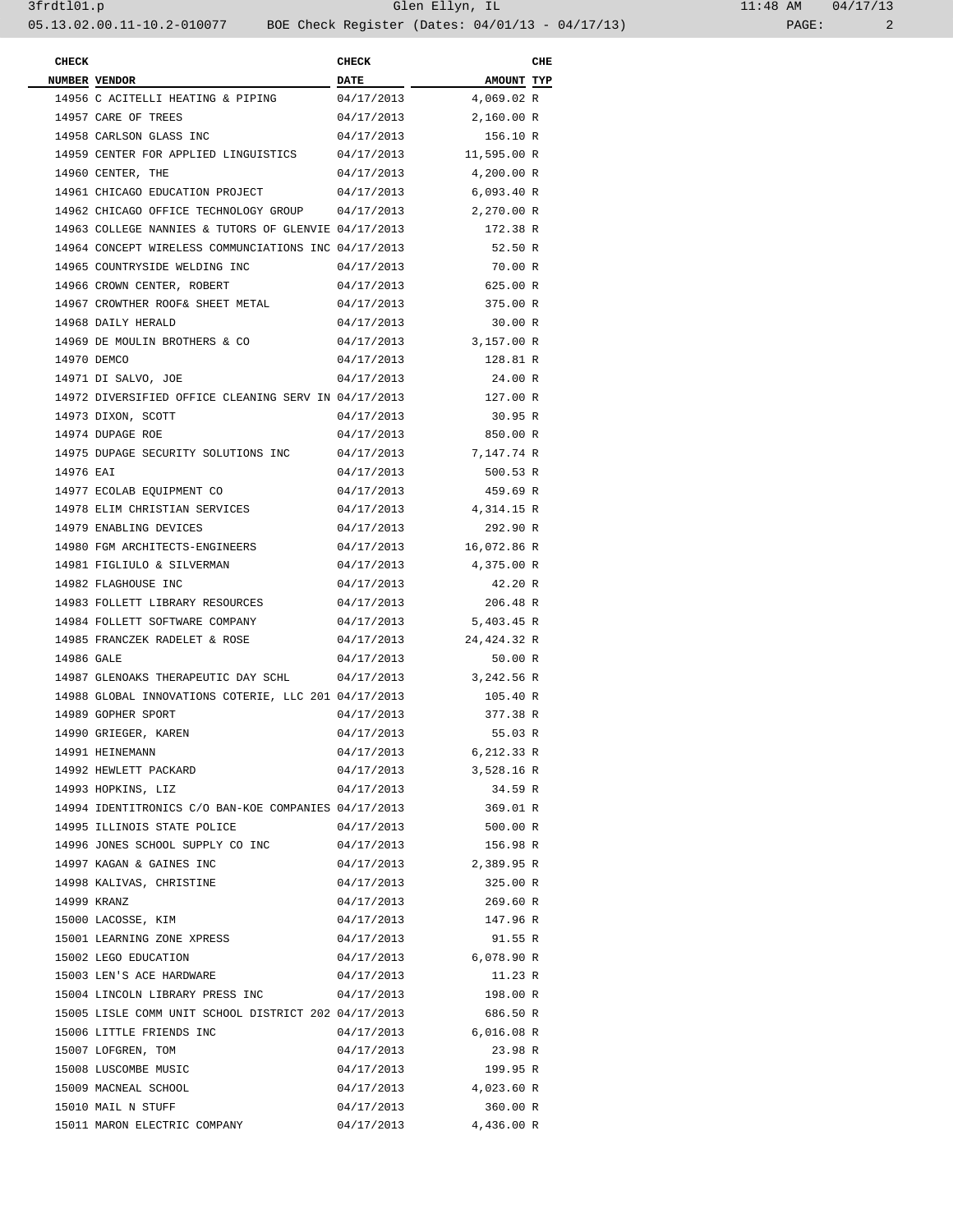| <b>CHECK</b> |                                     | <b>CHECK</b> |              | CHE |
|--------------|-------------------------------------|--------------|--------------|-----|
|              | NUMBER VENDOR                       | <b>DATE</b>  | AMOUNT TYP   |     |
|              | 15012 MARQUARDT SCHOOL DISTRICT 15  | 04/17/2013   | 55,793.57 R  |     |
|              | 15013 MCCLUSKEY, CHARLIE            | 04/17/2013   | 330.78 R     |     |
|              | 15014 MCDONALD, ALISON              | 04/17/2013   | 55.82 R      |     |
|              | 15015 METRO PROFESSIONAL PRODUCTS   | 04/17/2013   | 8,792.88 R   |     |
|              | 15016 MIDWEST PRINCIPALS' CENTER    | 04/17/2013   | 400.00 R     |     |
|              | 15017 MUSIC IN MOTION               | 04/17/2013   | 468.16 R     |     |
|              | 15018 MUSIC PRODUCTS INC            | 04/17/2013   | 42.10 R      |     |
|              | 15019 MUSICIANS FRIEND              | 04/17/2013   | 151.57 R     |     |
|              | 15020 OFFICE DEPOT                  | 04/17/2013   | 1,120.04 R   |     |
|              | 15021 OVERDRIVE                     | 04/17/2013   | 1,498.73 R   |     |
|              | 15022 PEPPER, J W & SONS            |              | 457.30 R     |     |
|              | 15023 PERMA-BOUND                   | 04/17/2013   |              |     |
|              |                                     | 04/17/2013   | 127.34 R     |     |
|              | 15024 PJ'S CAMERA & PHOTO SERVICE   | 04/17/2013   | 99.00 R      |     |
|              | 15025 POSITIVE PROMOTIONS           | 04/17/2013   | 222.88 R     |     |
|              | 15026 PRO-ED                        | 04/17/2013   | 108.90 R     |     |
|              | 15027 PROQUEST INFO & LEARNING      | 04/17/2013   | 2,130.00 R   |     |
|              | 15028 PUETZ, LINDA                  | 04/17/2013   | 38.00 R      |     |
|              | 15029 QUINLAN & FABISH MUSIC        | 04/17/2013   | 1,427.05 R   |     |
|              | 15030 RANDALL INDUSTRIES            | 04/17/2013   | 8,700.00 R   |     |
|              | 15031 RBS ACTIVEWEAR                | 04/17/2013   | 334.80 R     |     |
|              | 15032 REALLY GOOD STUFF INC         | 04/17/2013   | 45.93 R      |     |
|              | 15033 RICOH                         | 04/17/2013   | 74.15 R      |     |
|              | 15034 ROSCOE CO                     | 04/17/2013   | 792.99 R     |     |
|              | 15035 SCHOLASTIC LIBRARY PUBLISHING | 04/17/2013   | 5,472.25 R   |     |
|              | 15036 SCHOOL SPECIALTY              | 04/17/2013   | 0.00C        |     |
|              | 15037 SCHOOL SPECIALTY              | 04/17/2013   | 0.00C        |     |
|              | 15038 SCHOOL SPECIALTY              | 04/17/2013   | 4,970.53 R   |     |
|              | 15039 SEAL OF ILLINOIS              | 04/17/2013   | 6,486.72 R   |     |
|              | 15040 SEPTRAN INC                   | 04/17/2013   | 52,367.10 R  |     |
|              | 15041 SHAW MEDIA                    | 04/17/2013   | 855.22 R     |     |
|              | 15042 SIECK, KYLE                   | 04/17/2013   | 249.98 R     |     |
|              | 15043 SIMPLEX GRINNELL              | 04/17/2013   | 2,188.77 R   |     |
|              | 15044 SOARING EAGLE ACADEMY         | 04/17/2013   | 23,407.65 R  |     |
|              | 15045 SOCIAL THINKING               | 04/17/2013   | 73.02 R      |     |
|              | 15046 SOUND INC                     | 04/17/2013   | 457.00 R     |     |
|              | 15047 STAPLES ADVANTAGE             | 04/17/2013   | 1,396.62 R   |     |
|              | 15048 STUDENTS TO, INC              | 04/17/2013   | 8,722.00 R   |     |
|              | 15049 SUPERSTARS SPORTS PHOTOGRAPHY | 04/17/2013   | 64.00 R      |     |
|              | 15050 SWEETWATER                    | 04/17/2013   | 1,351.05 R   |     |
|              | 15051 THE SEWING ROOM               | 04/17/2013   | 95.50 R      |     |
|              | 15052 TIGERDIRECT.COM               | 04/17/2013   | 1,199.60 R   |     |
|              | 15053 UNISOURCE GREAT LAKES         | 04/17/2013   | 4,096.80 R   |     |
|              | 15054 UNITED RADIO COMMUNICATIONS   | 04/17/2013   | 657.22 R     |     |
|              | 15055 VARMA, SHEILA                 | 04/17/2013   | 50.00 R      |     |
|              | 15056 VIKING AWARDS INC             | 04/17/2013   | 196.00 R     |     |
|              | 15057 VORTEX COMMERCIAL FLOORING    | 04/17/2013   | 500.00 R     |     |
|              | 15058 WAGNER, AMY                   | 04/17/2013   | 15.41 R      |     |
|              | 15059 XEROX CORP                    | 04/17/2013   | 0.00C        |     |
|              | 15060 XEROX CORP                    | 04/17/2013   | 4,038.54 R   |     |
|              | 15061 XPEDITE SYSTEMS INC           | 04/17/2013   | 100.00 R     |     |
|              | 15062 YOUNG CHICAGO AUTHORS         | 04/17/2013   | 750.00 R     |     |
|              | 201200363 EDUCATIONAL BENEFIT COOP  | 04/01/2013   | 400,754.27 W |     |
|              | 201200364 EFLEX GROUP               | 04/01/2013   | 434.70 W     |     |
|              |                                     |              | 2,816.00 W   |     |
|              | 201200365 AXA EQUITABLE LIFE INS CO | 04/15/2013   |              |     |
|              | 201200366 CERIDIAN BENEFITS SVCS    | 04/15/2013   | 4,828.44 W   |     |
|              | 201200368 ILLINOIS DEPT OF REVENUE  | 04/15/2013   | 46,720.24 W  |     |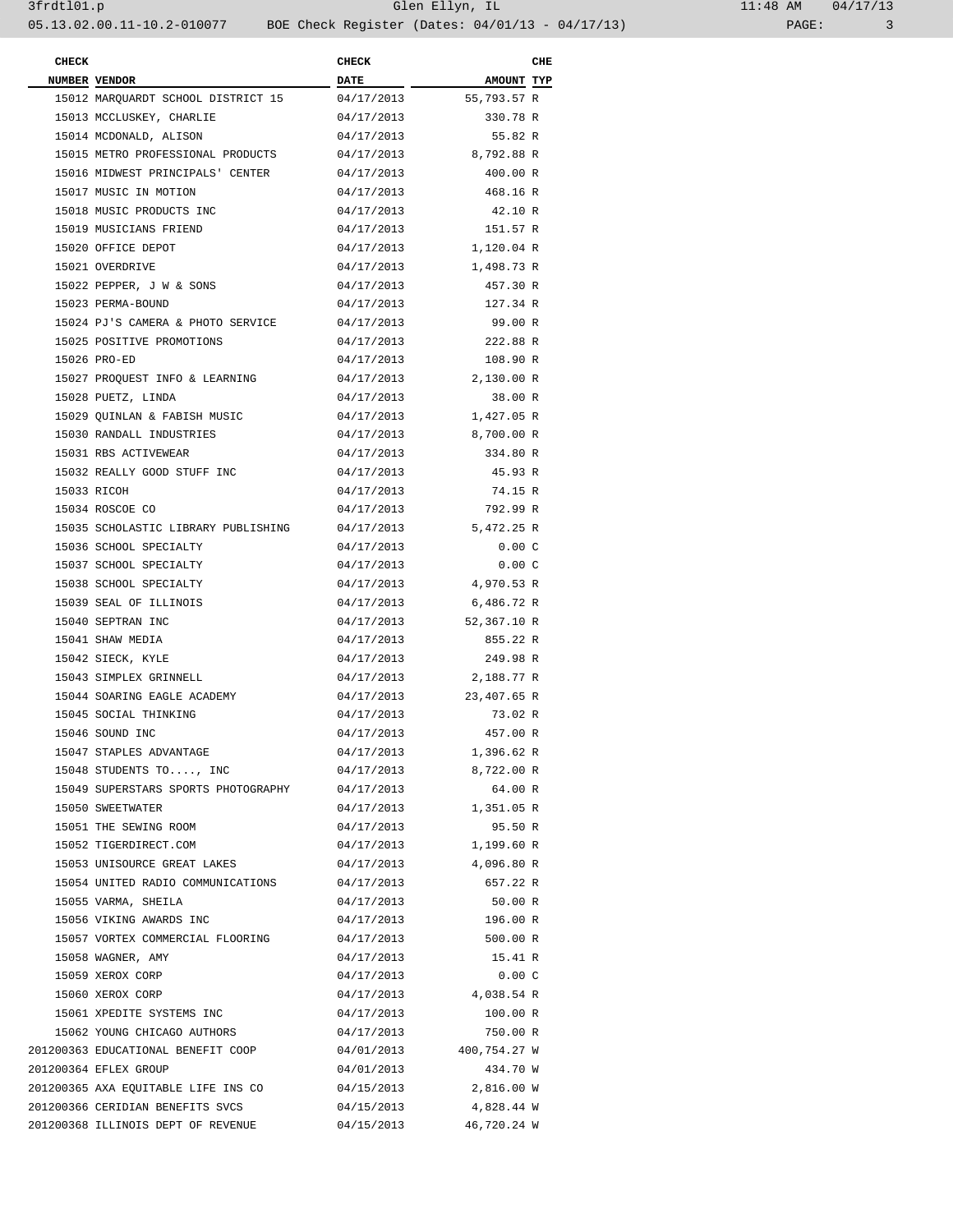| <b>CHECK</b>       |                                              | <b>CHECK</b> |              | CHE |
|--------------------|----------------------------------------------|--------------|--------------|-----|
|                    | NUMBER VENDOR                                | DATE         | AMOUNT TYP   |     |
|                    | 201200369 INTERNAL REV SERVICE               | 04/15/2013   | 181,752.15 W |     |
| 201200370 T H I S  |                                              | 04/15/2013   | 15,318.16 W  |     |
|                    | 201200371 TEACHERS RETIREMENT SYSTEM         | 04/15/2013   | 96,752.14 W  |     |
|                    | 201200372 V A L I C                          | 04/15/2013   | 966.00 W     |     |
|                    | 201200373 CPI OUALIFIED PLAN CONSULTANTS INC | 04/15/2013   | 34,658.87 W  |     |
| 201200374 REV TRAK |                                              | 04/12/2013   | 1,235.50 W   |     |
|                    | 201200375 CPI QUALIFIED PLAN CONSULTANTS INC | 04/16/2013   | 50.00 W      |     |
|                    | 201200376 EFLEX GROUP                        | 04/17/2013   | 75.00 W      |     |
|                    | 201200377 RELIANCE STANDARD LIFE             | 04/17/2013   | 354.43 W     |     |
|                    | 201200378 UNUM LIFE INSURANCE                | 04/17/2013   | 2,676.16 W   |     |

Totals for checks 1,262,283.41